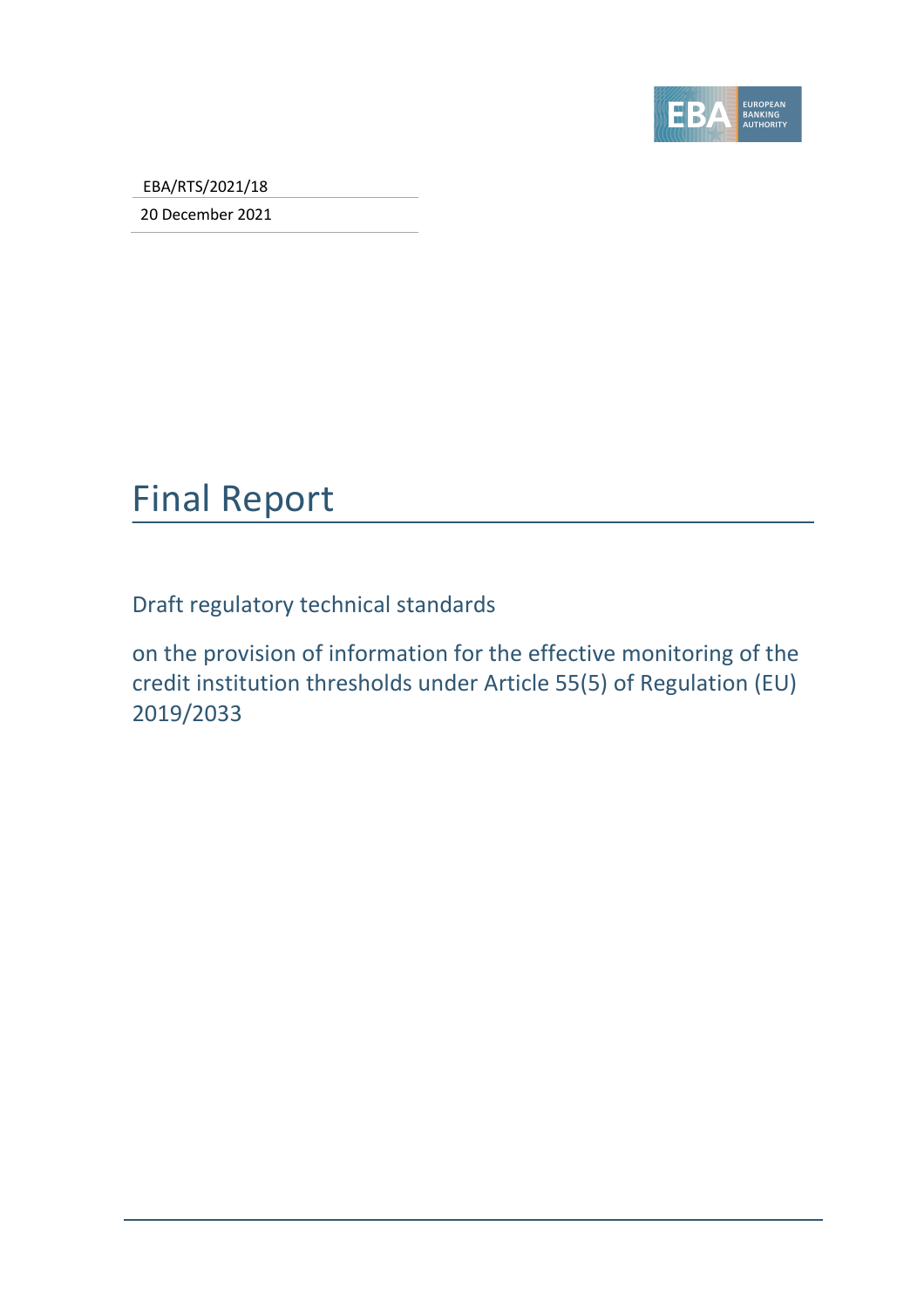

## **Contents**

|     | 1. Executive Summary                            | 3  |
|-----|-------------------------------------------------|----|
|     | 2. Background and rationale                     | 4  |
|     | 3. Draft regulatory technical standards         | 7  |
|     | 4. Accompanying documents                       | 13 |
| 4.1 | Draft cost-benefit analysis / impact assessment | 13 |
|     | 4.2 Overview of questions for consultation      | 17 |
|     | 4.3 Feedback on the public consultation         | 18 |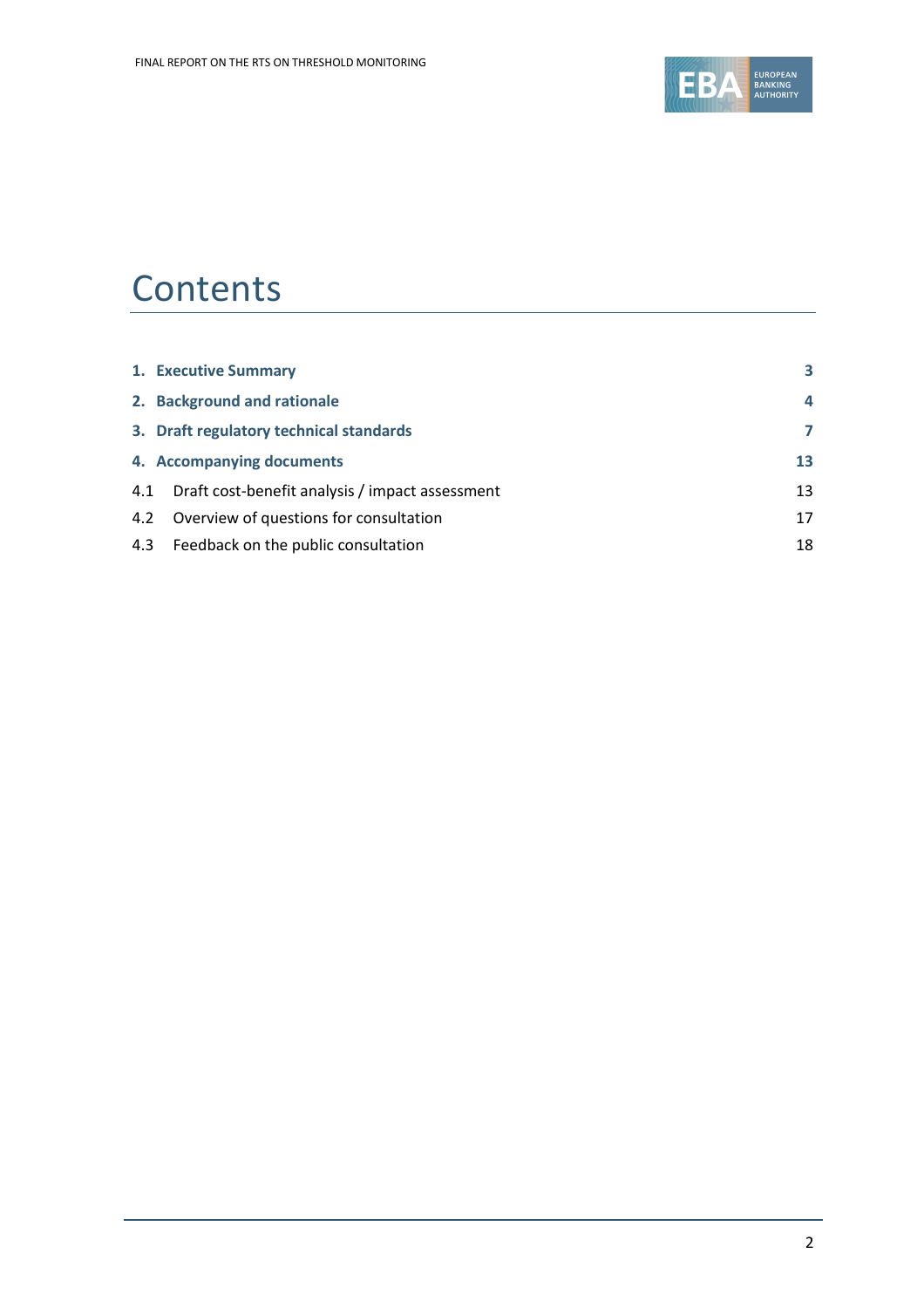

# <span id="page-2-0"></span>1. Executive Summary

- 1. The Investment Firms Directive (IFD) and the Investment Firms Regulation (IFR) were published in the Official Journal of the European Union on 5 December 2019 and entered into force on 26 December 2019.
- 2. The IFR gives a significant number of mandates to the European Banking Authority (EBA) covering a broad range of areas relating to the prudential treatment of investment firms. This document puts forward the EBA's work on the mandate regarding the reporting of information for the purposes of monitoring investment firms' position in relation to the thresholds triggering a reclassification as a credit institution under Article 55(5) IFR ('RTS on threshold monitoring'). A set of templates has been developed in order to assist competent authorities in the verification of the information mentioned above.

### Next steps

3. The draft regulatory technical standards will be submitted to the European Commission for endorsement, following which they will be subject to scrutiny by the European Parliament and the Council before being published in the Official Journal. The technical standards are expected to apply from June 2022, subject to the legislative process being concluded in time. The EBA will also develop the data point model (DPM), XBRL taxonomy and validation rules based on the final draft RTS.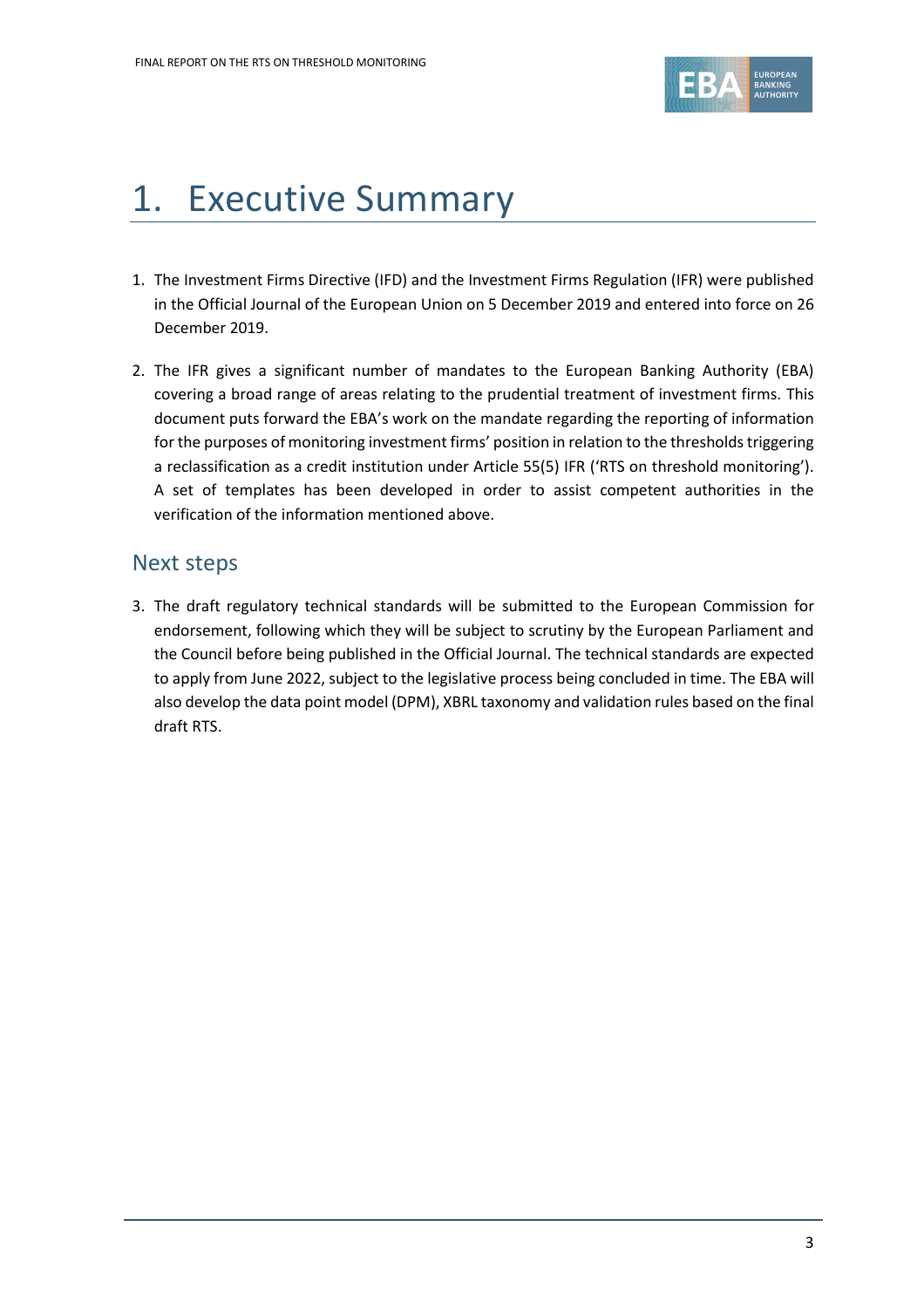

# <span id="page-3-0"></span>2. Background and rationale

- 4. In December 2017, the European Commission adopted a proposal to amend the rules and requirements for investment firms with the aim of making them more proportionate and risksensitive, capturing investment firms' business models in a better way. A Regulation (IFR) and a Directive (IFD) establishing the prudential framework for investment firms were published in the Official Journal in December 2019. The new framework differentiates between investment firms that are systemically important or are exposed to the same types of risks as credit institutions and which therefore continue to be subject to CRRII/CRDV, and other investment firms whose size and activities are unlikely to create comparable risks and which will be subject to the IFR and IFD. The IFR requires the development of several pieces of level 2 legislation in order to reflect and implement the new requirements for investment firms.
- 5. Among other things, investment firms are required by Article 55 IFR to monitor their position, and where applicable their group's position, in relation to the thresholds triggering the classification as a credit institution in accordance with points (a) and (b) of Article 8a(1) of Directive 2013/36/EU (CRD).
- 6. Article 55(5) IFR requires the EBA to develop, in consultation with ESMA, an RTS 'to specify further the obligation to provide information to the relevant competent authorities referred to in paragraphs 1 and 2 in order to allow effective monitoring of the thresholds set out in points (a) and (b) of Article 8a(1) of Directive 2013/36/EU'. Thus, this regulatory product should provide competent authorities with the tools for carrying out the ongoing monitoring of the EUR 30 billion threshold for investment firms, and more specifically with the necessary data.
- 7. Since the mandate requires the EBA 'to specify further the obligation to provide information', it is understood that a list of elements – data points – necessary to ensure the monitoring of the EUR 30 billion threshold should be identified. Those elements should be in line with the methodology for the computation of the above-mentioned threshold, specified in the RTS developed in accordance with the mandate of Article 8a(6), point (b) CRD (the 'methodology RTS'). Furthermore, it is understood that an 'effective monitoring' of the EUR 30 billion threshold is best achieved if competent authorities have access to the necessary information to compute the above-mentioned threshold themselves. Consequently, a reporting template is needed for the investment firms to fill in, and the .
- 8. Therefore, and in accordance with the provisions of the methodology RTS, at a minimum monthly values of the total assets both for an individual firm and for a group should be reported to the competent authorities on a quarterly basis (i.e. every quarter three values should be reported, one for every month). Particular attention is given to the contribution of branches located in the EU that carry out any of the activities referred to in points (3) and (6) of Section A of Annex I to Directive 2014/65/EU (MiFID) and belong to entities incorporated in third countries. The contribution of those branches to the total consolidated assets is captured in a separate data point.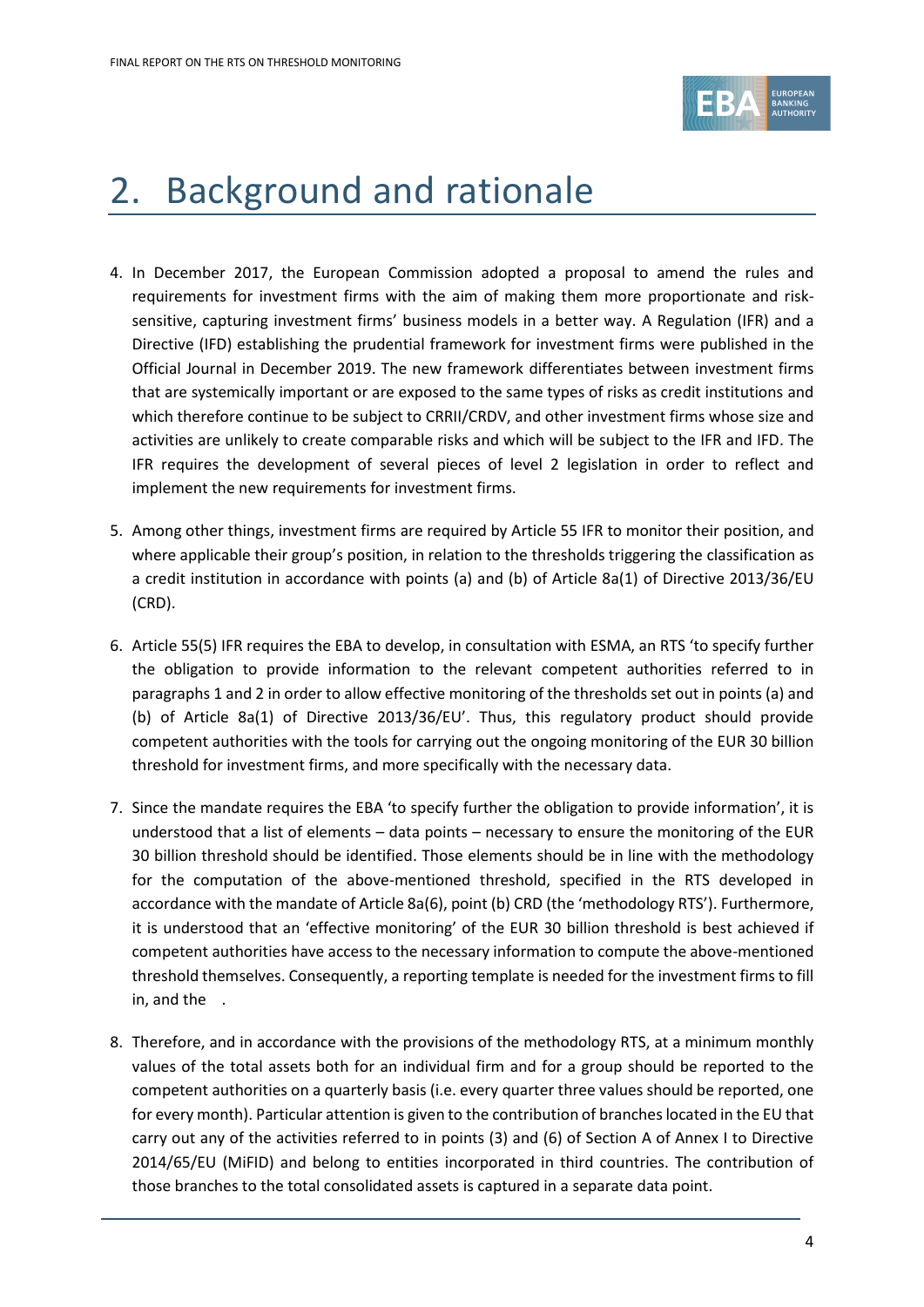

- 9. Additionally, and in the context of the group-wide assessment (group-level credit institution test hereafter 'group CI test') prescribed in the methodology RTS, two data points on the identification of the ultimate parent of the group were added. Those two data points facilitate the matching and consistency checks of reports by different group entities in different Member States.
- 10.The templates for the verification of total assets are provided in Annex I to these draft RTS on reporting developed on the basis of Article 55(5) IFR and consist of a set of two templates:
	- I 10.01 Verification of total assets at individual level and group test;
	- I 10.02 Total assets for group test broken down by entity.
- 11.The first of the two templates is to be submitted by every investment firm to their competent authority, whether or not they are part of a group. The template includes both information about the relevant investment firm itself – its total assets (stand-alone) and its consolidated total assets (i.e. after the elimination of the intragroup assets) and, where the entity is part of a group, the identification of the ultimate parent of the group it belongs to, as well as aggregate information about the group's total assets. That latter information should be readily available to the investment firm as a consequence of the data exchange between group entities prescribed in Article 55(1) and (2) IFR.
- 12.Where investments firms are part of a group, the information submitted by individual investment firms is complemented by a report on the contribution of the different group entities, including the assets of relevant EU branches, to the aggregate total consolidated assets of the group, to the extent that those assets have to be considered for the assessment of the EUR 30 billion threshold in accordance with the methodology RTS. This information serves to verify the information reported by individual investment firms of the group as well as to monitor the distribution of the assets inside the group and their development, in particular in the case of groups active across borders, with a view to understanding whether any individual entity or the group as a whole is likely going to exceed, or fall below, the EUR 30 billion threshold in the foreseeable future.
- 13.In light of the final methodology described in the methodology RTS as well as the provisions of Article 55(1) and (2) IFR, template I 10.02 has to be submitted by every entity located in a Member State whose assets have to be considered in the group CI test, irrespective of its position in the group and relationship with other group entities (parent, subsidiary, branch). Thus, where an entity (relevant undertaking) carries out any of the activities referred to in points (3) and (6) of Section A of Annex I to Directive 2014/65/EU and has consolidated assets of less than EUR 30 billion, but either the consolidated assets of the entity itself or the consolidated assets of the investment firm group exceed EUR 5 billion, the obligation to report entity-by-entity data for the group is triggered.
- 14.It also needs to be noted that the reporting templates developed in accordance with Article 55(5) IFR apply to
	- investment firms that are stand-alone investment firms;
	- investment firms that are part of an investment firm group; and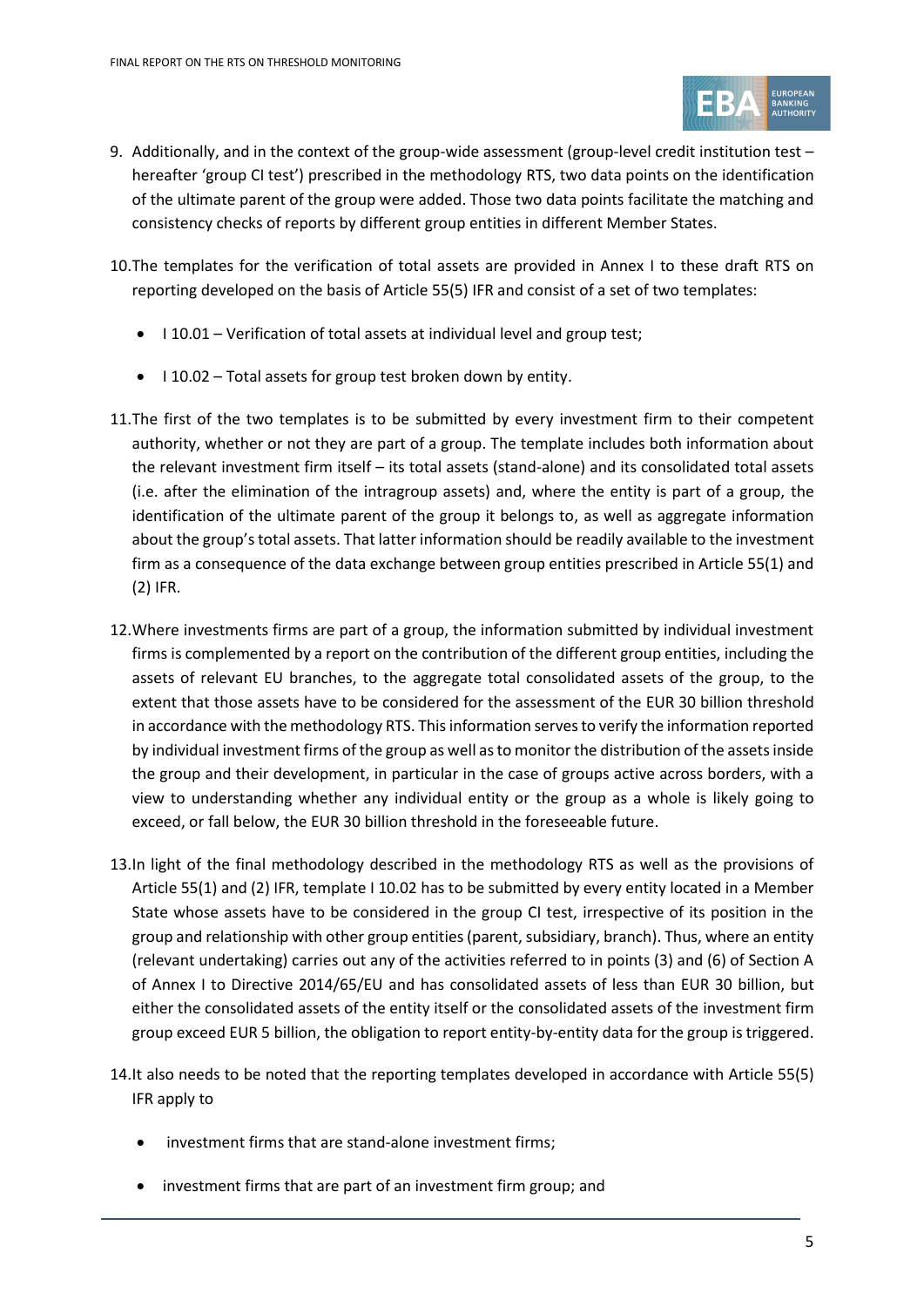

- investment firms that are part of a banking group.
- 15.Following the changes to the original proposal for the methodology defined in the methodology RTS that were presented in the second consultation paper EBA/CP/2021/23 and became part of the final report EBA/RTS/2021/17, the RTS on reporting had to be adjusted and many changes had to be applied to the proposals published for consultation. In particular, the following changes were made to these RTS on reporting:
	- Template I 10.01 (originally IF 10.01): the item on subsidiaries outside the EU was dropped and information on the identification of the ultimate parent of the group was added.
	- Template I 10.02 (originally IF 10.03): the scope of application of the requirement to report this data was changed (see paragraph 12 above for details).
	- A third template included in the original proposal (IF 10.02) was dropped.
	- The terminology and concepts used in the RTS on reporting were aligned with those used in the methodology RTS (especially 'relevant undertaking' and 'relevant third country branch') and references to the methodology RTS were adjusted.
- 16.The EBA will complement the reporting requirements defined in the RTS on reporting with a data point model (DPM). A DPM supports harmonised implementation of the reporting framework. It bridges the gap between business definitions and IT: the business concepts are specified in the DPM according to formal rules, as required by IT specialists, while being still manageable by business experts and data users. The DPM provides the metadata support to fully automate the production of data exchange specifications, such as XBRL taxonomies or other equivalent exchange formats.<sup>1</sup> The EBA will also develop an XBRL taxonomy, but it will not be part of the RTS. The development of a DPM and XBRL taxonomy does not pre-empt any decision by competent authorities on the format in which the data will be collected by them.

 $^1$  For further information on the EBA's data point model, please see https://eba.europa.eu/risk-analysis-and-data/dpm-datadictionary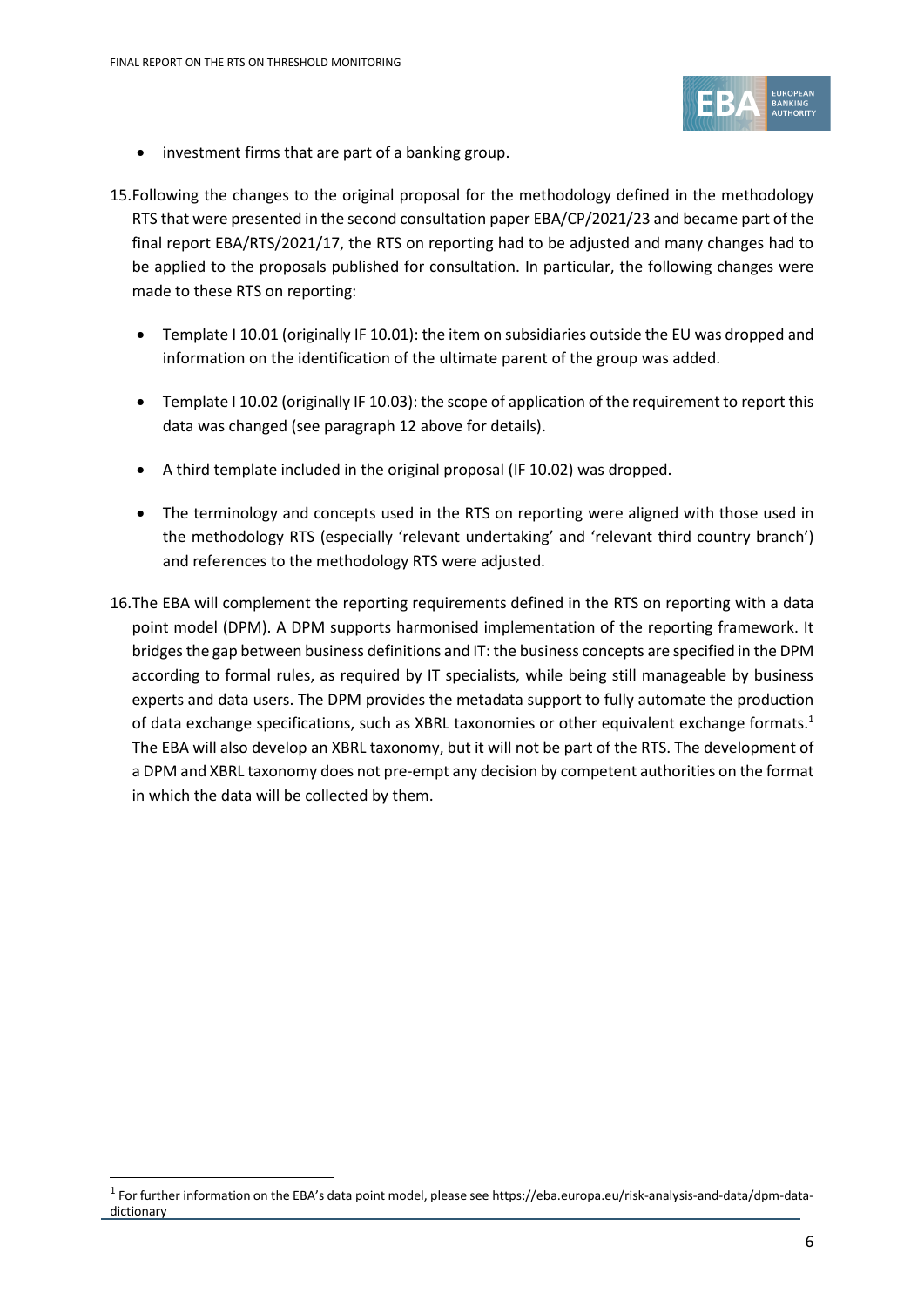

# <span id="page-6-0"></span>3. Draft regulatory technical standards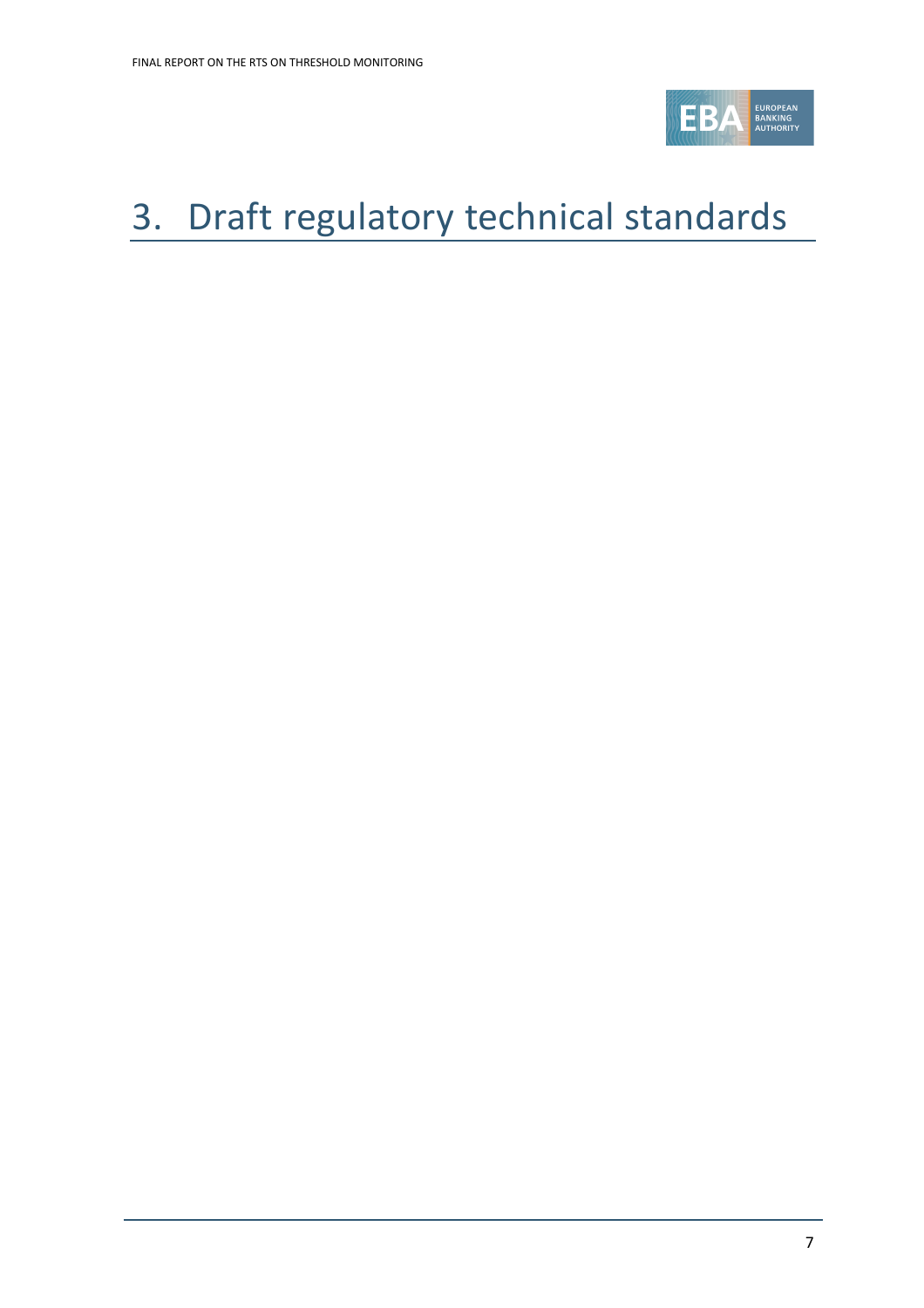

#### **COMMISSION DELEGATED REGULATION (EU) No …/..**

#### **of XXX**

### **[…]**

#### **supplementing Regulation (EU) 2019/2033 of the European Parliament and of the Council with regard to regulatory technical standards specifying the obligation to provide information to the relevant competent authorities in order to allow effective monitoring of the thresholds set out in points (a) and (b) of Article 8a(1) of Directive 2013/36/EU**

#### THE EUROPEAN COMMISSION,

Having regard to the Treaty on the Functioning of the European Union,

Having regard to Regulation (EU) 2019/2033 of the European Parliament and of the Council of 27 November 2019 on the prudential requirements for investment firms and amending Regulation (EU) No 1093/2010, Regulation (EU) No 575/2013, Regulation (EU) No 806/2014 and in particular Article 55(5), third sub-paragraph thereof,

Whereas:

- (1) The obligation to provide information to the relevant competent authorities, for the purposes of an effective monitoring of the thresholds set out in points (a) and (b) of Article  $8a(1)$  of Directive  $2013/36/EU^2$ , should be further specified in regulatory technical standards. Those technical standards should introduce a coherent reporting framework established on the basis of a harmonised set of standards. Furthermore, it is appropriate to specify, on the basis of Article 55 of Regulation (EU) No 2019/2033, the modalities according to which investment firms are required to report information for the ongoing monitoring of the thresholds referred to in that Article.
- (2) The technical standards, with a view to allowing an effective monitoring of the thresholds set out in points (a) and (b) of Article 8a(1) of Directive 2013/36/EU, should be closely aligned with the methodology for the calculation of those thresholds as specified in [*Draft RTS prepared in accordance with Article 8a(6), point (b) of Directive 2013/36/EU*]. In particular, the total assets of all relevant undertakings as well as branches in the EU of third country groups that perform relevant activities should be reported in order to allow the competent authority to assess both an individual entity's position in relation to the thresholds and the calculation of the consolidated total assets reflecting the position of a group supervised on a consolidated basis.

<sup>2</sup> Directive 2013/36/EU of the European Parliament and of the Council of 26 June 2013 on access to the activity of credit institutions and the prudential supervision of credit institutions and investment firms, amending Directive 2002/87/EC and repealing Directive 2006/48/EC and Directive 2006/49/EC, OJ L 176, 27.6.2013, p. 338.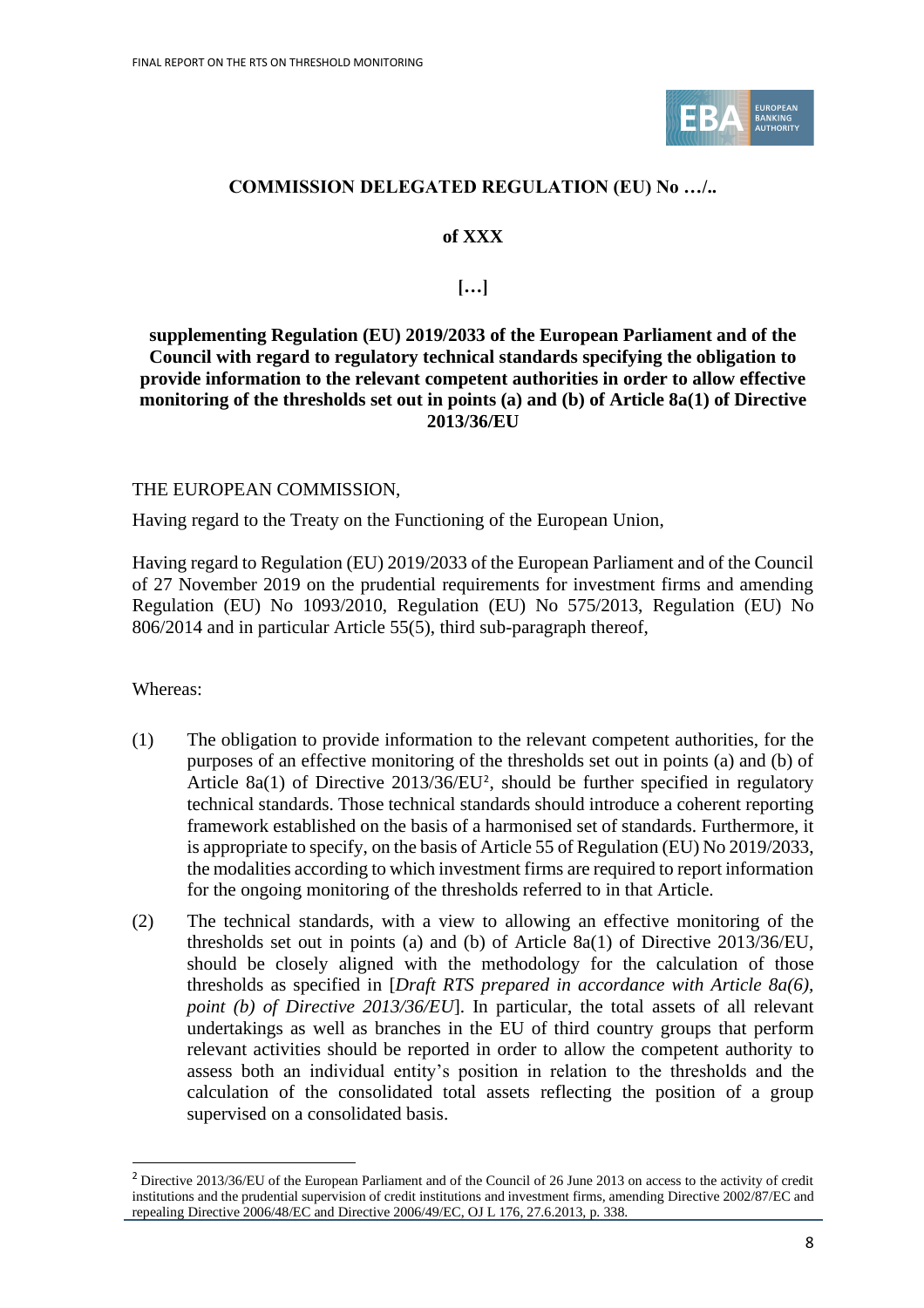

- (3) The information for the effective monitoring of the threshold set out in point (a) of Article 8a(1) of Directive 2013/36/EU should be reported by each and every relevant undertaking defined in Regulation … [*Draft RTS prepared in accordance with Article 8a(6), point (b) of Directive 2013/36/EU*]. The information for the effective monitoring of the threshold set out in point (b) of Article 8a(1) of Directive 2013/36/EU should and can be reported by every relevant undertaking included in the group test of Article 6 and, where applicable, Article 7 of Regulation … [*Draft RTS prepared in accordance with Article 8a(6), point (b) of Directive 2013/36/EU*] in the light of the data exchange requirements specified in Article 55(2) of Regulation (EU) 2019/2033.
- (4) This Regulation is based on the draft implementing technical standards submitted by the European Supervisory Authority (European Banking Authority) (EBA) to the Commission.
- (5) EBA has conducted open public consultations on the draft implementing technical standards on which this Regulation is based, analysed the potential related costs and benefits and requested the opinion of the Banking Stakeholder Group established in accordance with Article 37 of Regulation (EU) No 1093/2010<sup>3</sup> .

### HAS ADOPTED THIS REGULATION:

#### *Article 1*

#### *Subject matter*

This Regulation specifies the obligation to provide information referred to in paragraphs 1 and 2 of Article 55 of Regulation (EU) 2019/2033 by laying down uniform reporting formats and templates, instructions and methodology on how to use those templates, the frequency and dates of such reporting.

#### *Article 2*

#### *Definitions*

For the purposes of this Regulation, the following definitions apply:

(1) 'relevant undertaking' means a relevant undertaking as defined in Article 2, point (1) of *[the Draft RTS prepared in accordance with Article 8a(6), point (b) of Directive 2013/36/EU]*.

(2) 'relevant third country branch' means a relevant third country branch as referred to in Article 7(1) of *[the Draft RTS prepared in accordance with Article 8a(6), point (b) of* 

<sup>&</sup>lt;sup>3</sup> Regulation (EU) No 1093/2010 of the European Parliament and of the Council of 24 November 2010 establishing a European Supervisory Authority (European Banking Authority), amending Decision No 716/2009/EC and repealing Commission Decision 2009/78/EC (OJ L 331, 15.12.2020, p. 12).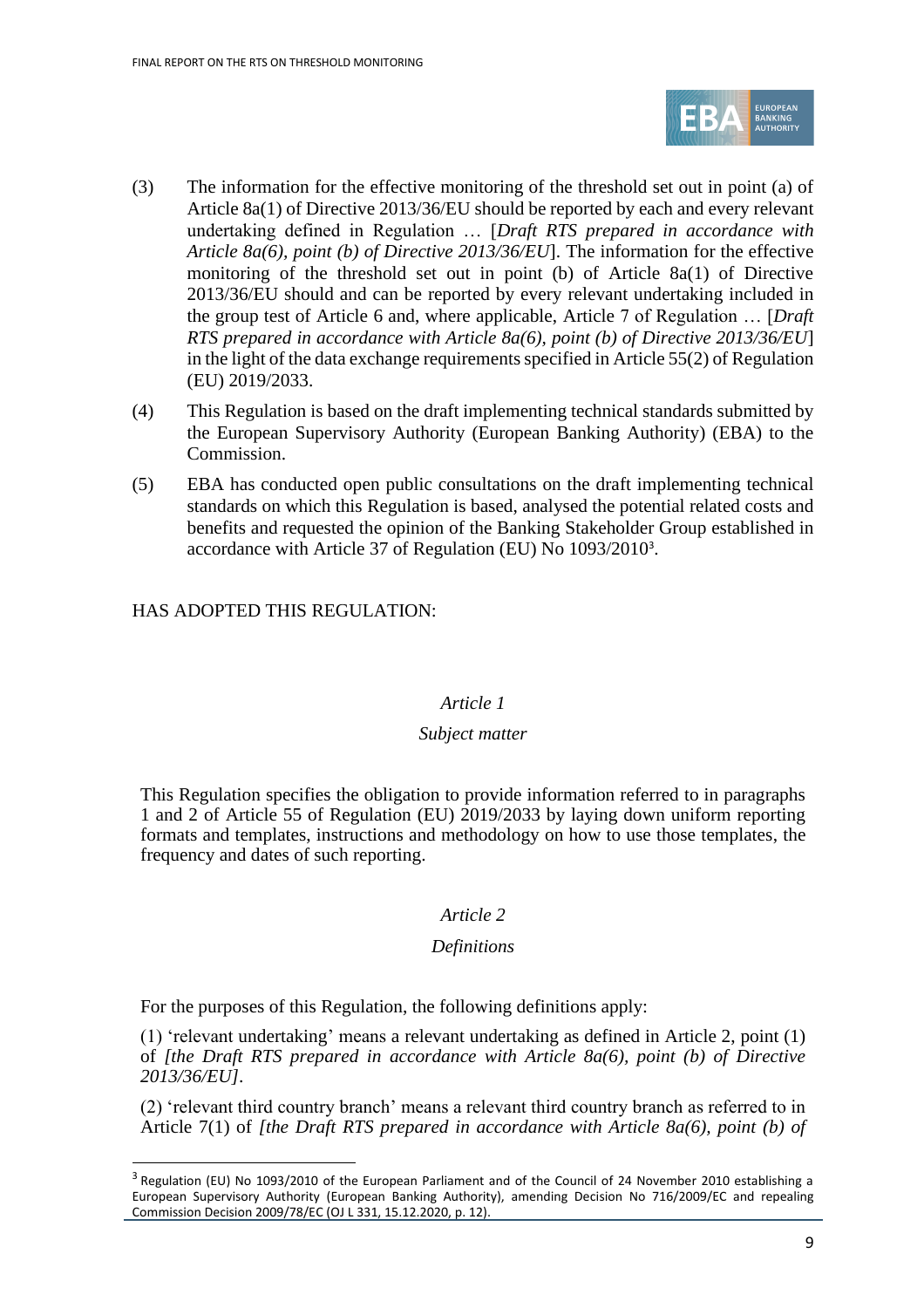

*Directive 2013/36/EU].*

### *Article 3*

### *Reporting reference dates*

1. Relevant undertakings shall submit the information referred to in paragraphs 1 and 2 of Article 55 of Regulation (EU) 2019/2033 with a quarterly frequency as this information stands on 31 March, 30 June, 30 September and 31 December.

2. Where relevant undertakings are permitted by national laws to report their financial information based on their accounting year-end which deviates from the calendar yearend, the reporting reference dates may be adjusted accordingly, so that reporting of information is done every three, six, nine or twelve months from their accounting yearend, respectively.

### *Article 4*

### *Reporting remittance dates*

1. Relevant undertakings shall submit the information referred to in paragraphs 1 and 2 of Article 55 of Regulation (EU) 2019/2033 by close of business on the following remittance dates: 12 May, 11 August, 11 November and 11 February.

2. If the remittance date is a public holiday in the Member State of the competent authority to which the report isto be provided, or a Saturday or a Sunday, data shall be submitted on the following working day.

3. Where the relevant undertakings report their information using adjusted reporting reference dates based on their accounting year-end as set out in Article 2(2) of this Regulation, the remittance dates may also be adjusted accordingly so that the same remittance period from the adjusted reporting reference date is maintained.

4. Relevant undertakings may submit unaudited figures. Where audited figures deviate from submitted unaudited figures, the revised, audited figures shall be submitted without undue delay. Unaudited figures are figures that have not received an external auditor's opinion whereas audited figures are figures audited by an external auditor expressing an audit opinion.

5. Corrections to the submitted reports shall be submitted to the competent authorities without undue delay.

*Article 5*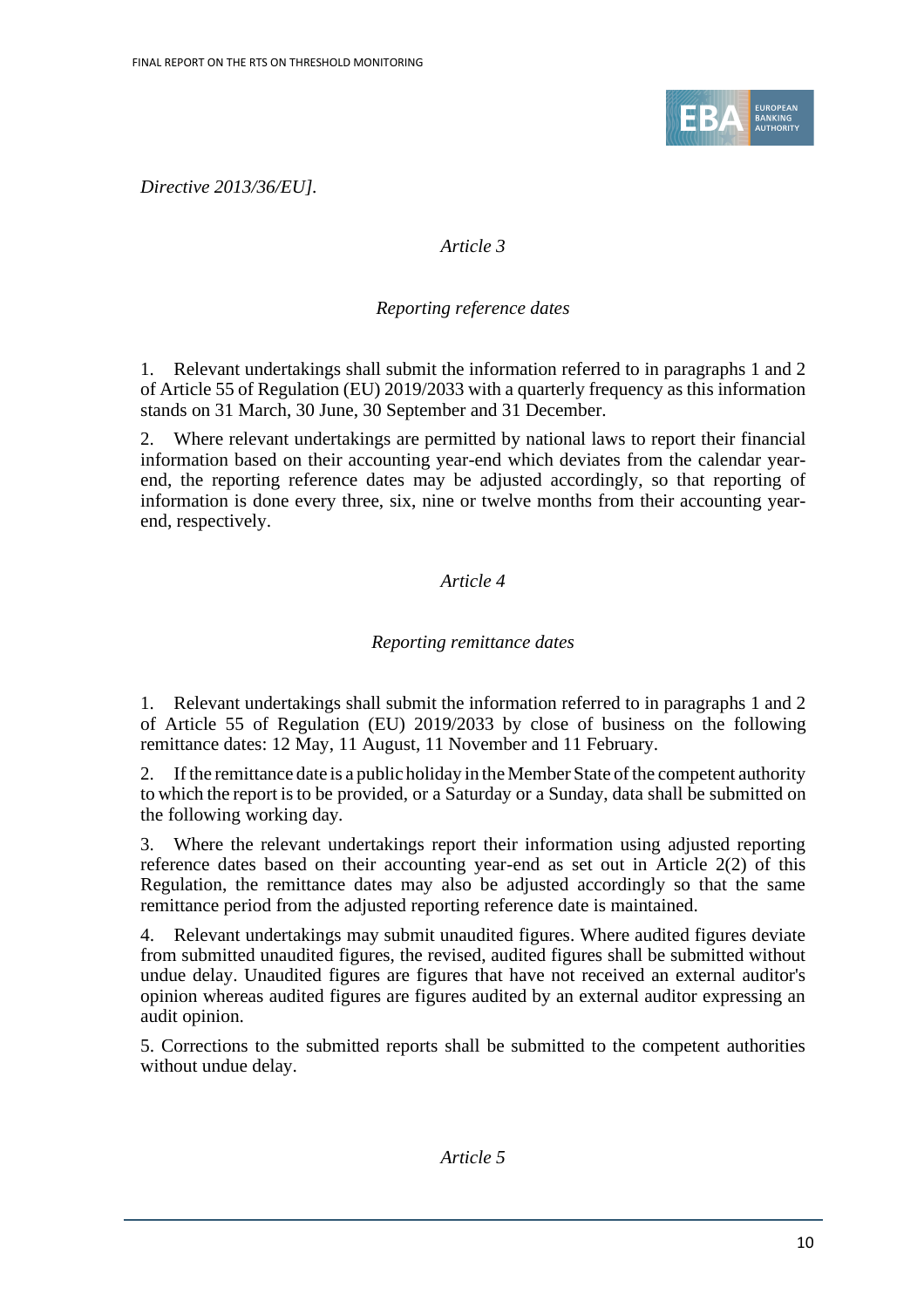

### *Format and frequency of reporting*

1. Relevant undertakings shall report the information specified in this Article, where they are subject to an obligation to provide information to competent authorities in accordance with paragraph (1) or (2) of Article 55 of Regulation (EU) 2019/2033, with a quarterly frequency.

2. Relevant undertakings shall report the information set out in template I 10.01 of Annex I in accordance with the instructions of Annex II.

3. Relevant undertakings shall report the information set out in template I 10.02 of Annex I in accordance with the instructions of Annex II, where both of the following conditions are met:

(i) the relevant undertakings have individual total assets of less than EUR 30 billion or are undertakings referred to in Article 5(6) of *[the Draft RTS prepared in accordance with Article 8a(6), point (b) of Directive 2013/36/EU]*;

(ii) the relevant undertakings are part of a group and that group includes at least one other relevant undertaking or relevant third country branch whose assets have to be included in the calculation in accordance with Articles 6 and 7 of *[the Draft RTS prepared in accordance with Article 8a(6), point (b) of Directive 2013/36/EU]*.

#### *Article 6*

#### *Data precision and information associated with submissions*

1. Relevant undertakings shall submit the information in the data exchange formats and representations specified by the competent authorities and respecting the data point definition of the data point model and the validation rules referred to in Annex III as well as the following specifications:

(a) Information that is not required or not applicable shall not be included in a data submission.

(b) Numerical values shall be submitted as follows:

(i) data points with the data type 'Monetary' shall be reported using a minimum precision equivalent to thousands of units;

(ii) data points with the data type 'Percentage' shall be expressed as per unit with a minimum precision equivalent to four decimals;

(iii) data points with the data type 'Integer' shall be reported using no decimals and a precision equivalent to units.

(c) Investment firms and credit institutions shall be identified solely by their Legal Entity Identifier (LEI).

(d) Legal entities and counterparties other than investment firms and credit institutions shall be identified by their LEI where available.

2. Relevant undertakings shall accompany the submitted data with the following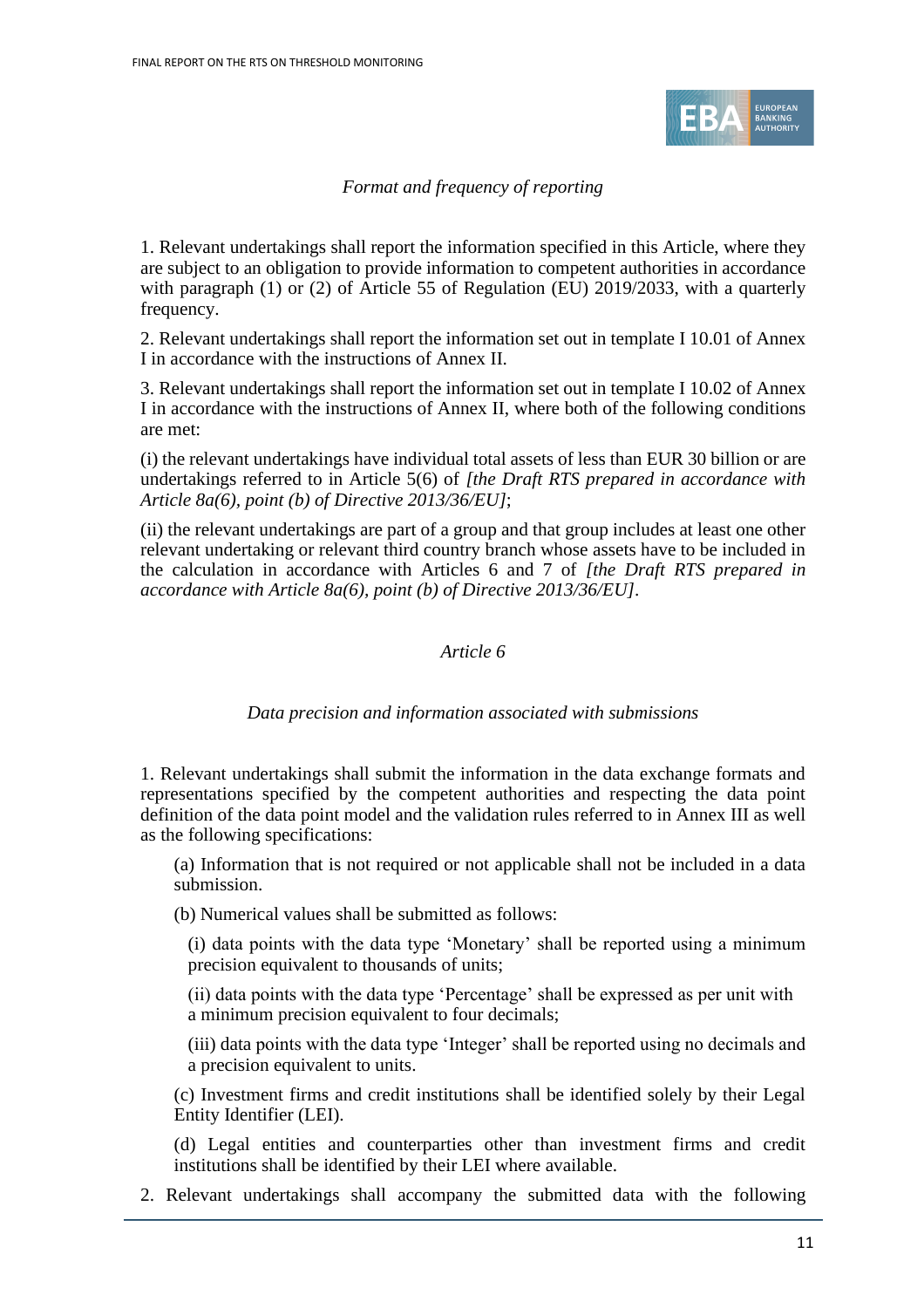

#### information:

- (a) reporting reference date and reference period;
- (b) reporting currency;
- (c) accounting standard;
- (d) Legal Entity Identifier (LEI) of the relevant undertaking;
- (e) scope of consolidation.

### *Article 7*

### *Final provisions*

This Regulation shall enter into force on the twentieth day following that of its publication in the Official Journal of the European Union.

This Regulation shall be binding in its entirety and directly applicable in all Member States.

Done at Brussels,

#### *For the Commission The President*

### **ANNEXES**

*Please see separate files*

Annex I – Templates for the reporting for threshold monitoring purposes Annex II – Instructions for the reporting for threshold monitoring purposes Annex III – Validation rules and DPM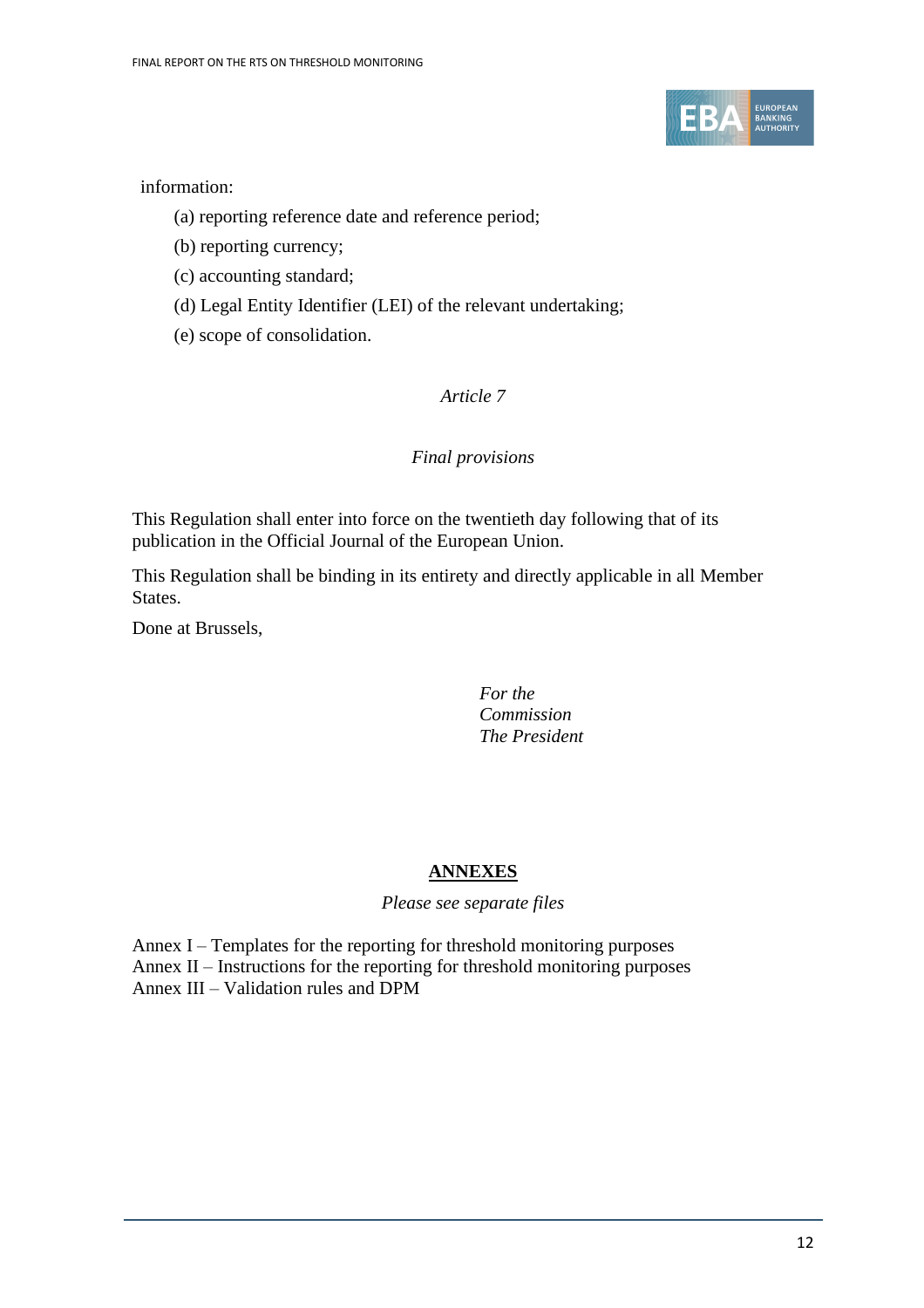

# <span id="page-12-0"></span>4. Accompanying documents

## <span id="page-12-1"></span>4.1 Draft cost-benefit analysis / impact assessment

Following Articles 10 and 15 of Regulation (EU) No 1093/2010 (EBA Regulation), the EBA shall analyse the potential costs and benefits of draft regulatory and implementing technical standards, respectively. RTS and ITS developed by the EBA shall therefore be accompanied by an impact assessment (IA) which analyses 'the potential related costs and benefits'.

This analysis presents the IA of the main policy options regarding the draft RTS specifying the obligation to provide information to the relevant competent authorities as envisaged under Article 55(5) IFR. The IA is high level and qualitative in nature.

#### A. Problem identification and background

The EU population of investment firms is both large and extremely diverse. There are around 2,500 investment firms authorised by MiFID in the EU<sup>4</sup> and all these firms vary greatly in terms of size, business model, risk profile, complexity and interconnectedness, ranging from one-person companies to large, internationally active groups.

Until June 2021, the prudential treatment of investment firms was set out under the CRRII/CRDV framework. Depending on the services they provide, and their complexity or size, some of the investment firms were exempt from prudential regulation, some were subject to lighter prudential regulation, and others were subject to the full CRR/CRD rules.

Being covered by the same prudential regulation has led to a situation in which certain investment firms needed to undergo the same complex calculations and processes as banks in order to calculate capital requirements for risks that were not relevant for their business models. In December 2017 the European Commission adopted a proposal to amend the rules and requirements for investment firms in order to make them more proportionate and risk-sensitive, capturing their business models in a better way. As a result, the European Commission put forward a proposal for a new prudential framework for investment firms (in the form of a Regulation and a Directive), which was published in the Official Journal in December 2019. The new framework ensures that a differentiation is made between class 1 investment firms that are systemically important or are exposed to the same types of risks as credit institutions and which continue to be under the scope of CRRII/CRDV, and other investment firms whose size and activities are unlikely to create comparable risks.<sup>5</sup> The new IFR/IFD package covers such class 2 and class 3 investment

<sup>&</sup>lt;sup>4</sup> EBA Report on Investment Firms: [Response to the Commission's Call for Advice \(2015\)](https://eba.europa.eu/sites/default/documents/files/documents/10180/983359/0bd8f11e-4a5e-4e33-ad13-d9dbe23ea1af/EBA-Op-2015-20%20Report%20on%20investment%20firms.pdf)

<sup>&</sup>lt;sup>5</sup> See also the *Inception Impact Assessment conducted in 2017 by the EC*, ESMA and EBA.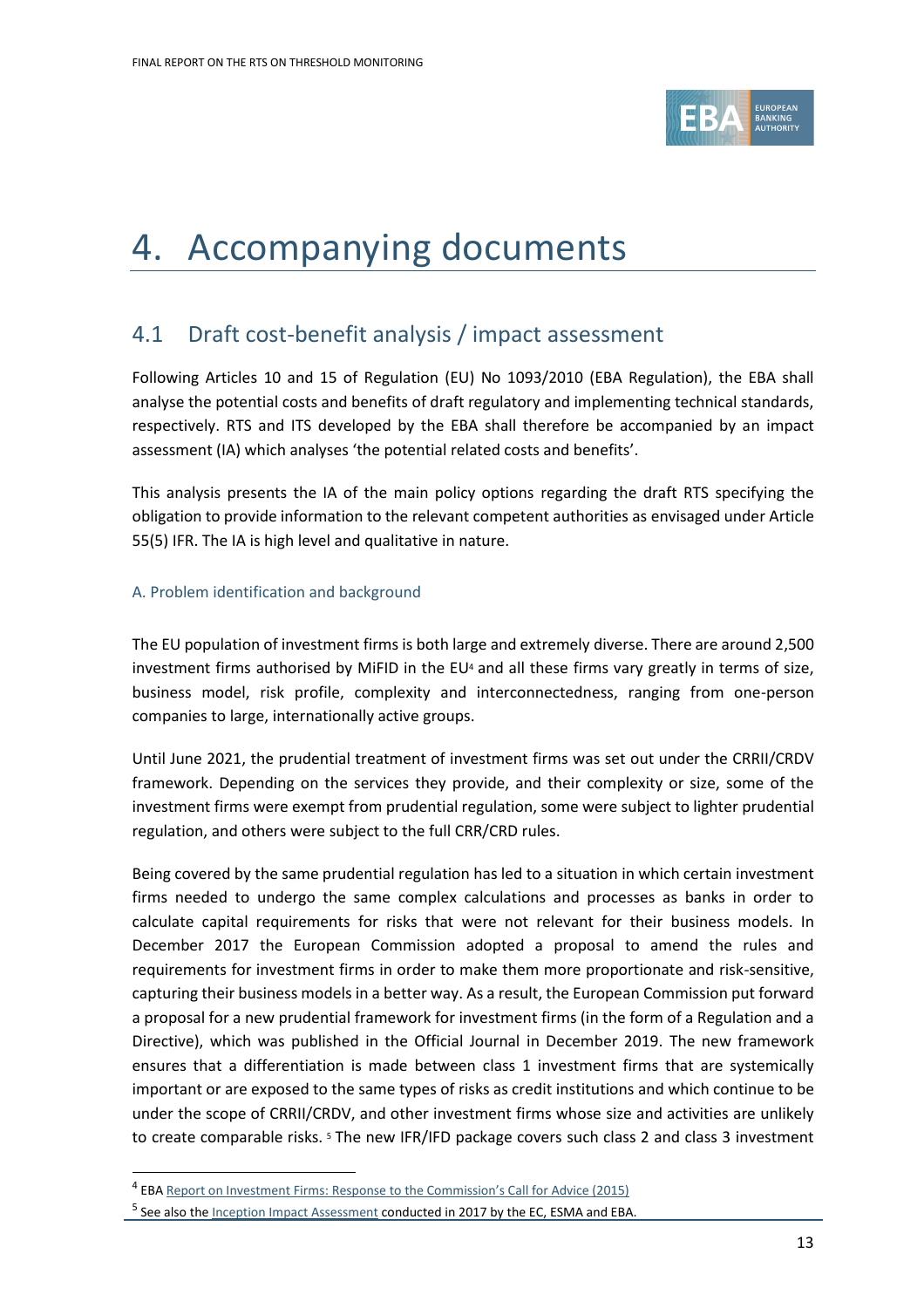

firms, which include other investment firms and small and non-interconnected investment firms, respectively.

The IFR requires the development of several pieces of level 2 legislation in order to reflect and implement the new requirements for investment firms. Among other things, Article 55(5) IFR mandates the EBA to develop templates further specifying the obligation by investment firms to provide information to the relevant competent authorities in order for competent authorities to be able to monitor the thresholds in place and to determine whether firms are to be covered by the CRR or the IFR (in other words, monitoring investment firms' size).

#### B. Policy objectives

Templates for the monitoring of total assets are crucial to completing the new prudential framework for investment firms. They have been created to ensure consistent reporting by investment firms and enable competent authorities to consistently monitor the size of investment firms under their remit and, based on this, reach a conclusion on the applicable regulatory framework.

#### C. Options considered, assessment of the options and the preferred option

Section C presents the main policy options discussed and the decisions made during the development of the templates and instructions. Advantages and disadvantages as well as potential costs and benefits of the policy options and the preferred options resulting from this analysis are assessed below.

CRRII has introduced new criteria for the definition of credit institutions. This now includes investment firms with total assets equal to or above EUR 30 billion, or investment firms where the consolidated value of the total assets of all investment firms in the group is equal to or exceeds EUR 30 billion, implying that they would again be subject to the CRR. Consequently, CRRII in its new Article 8(a)(1) sets out the conditions (assets or all the group's investment firms' consolidated assets equal to or greater than EUR 30 billion) when investment firms need to apply for authorisation as a credit institution.

Article 55(5) IFR mandates the EBA to develop draft regulatory technical standards to specify further the obligation to provide information on total assets to the relevant competent authorities, to allow effective monitoring of the EUR 30 billion threshold.

#### Scope of the reporting requirements

The criteria determining when a relevant undertaking needs to submit an application for authorisation as a credit institution laid out in Article 8(a)(1) CRD include both a solo and a group CI test. It is not only about the absolute size of an individual investment firm, but also about the consolidated size of the investment group as a whole. Therefore, the reporting templates need to capture information both at individual firm level and at the group level.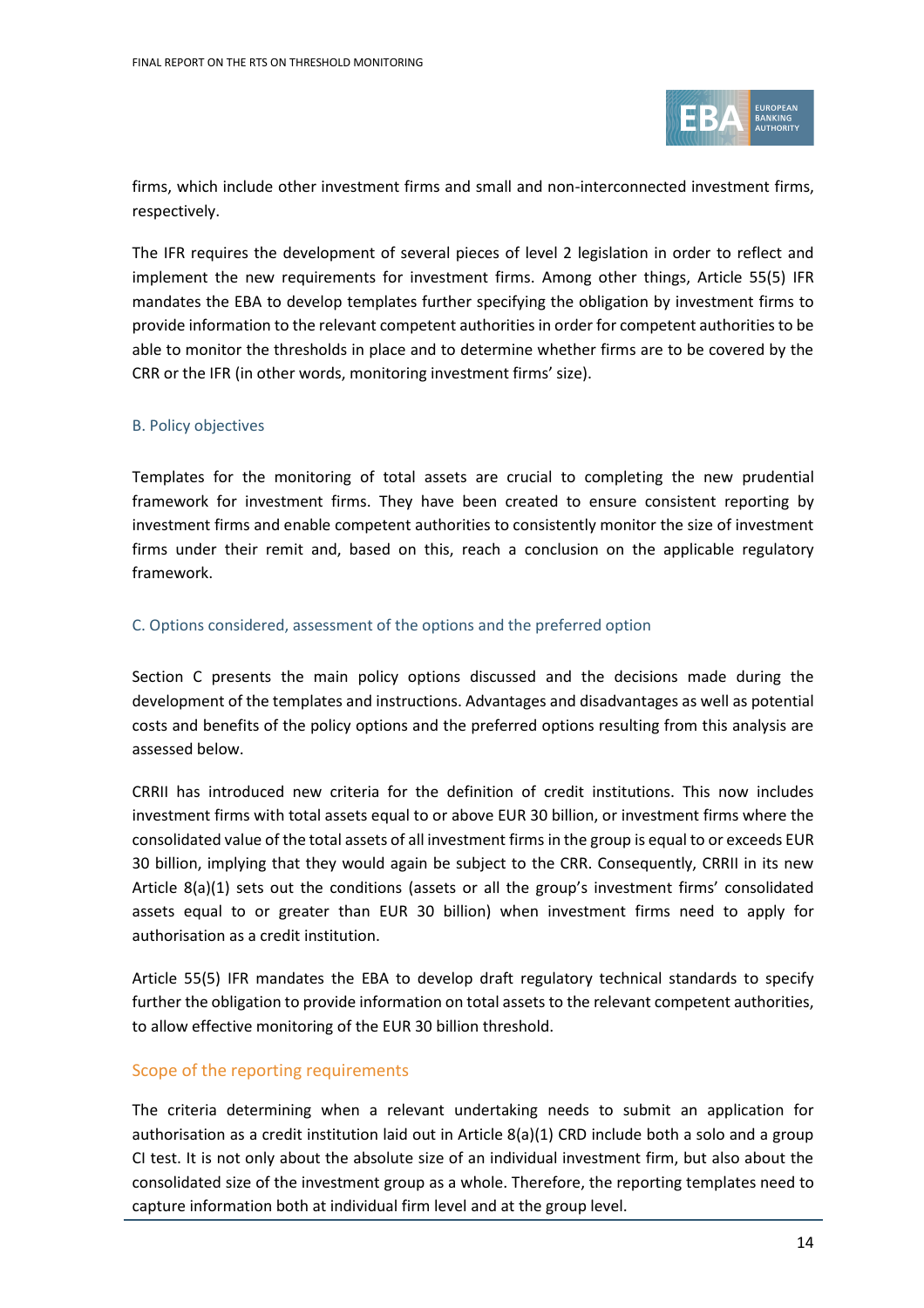

The following options have been considered on the information to be reported by each relevant undertaking. These options have been amended from the ones presented in the consultation paper to reflect both: a) the reduction in the number of templates in the final RTS from three (I 10.01, 10.02, 10.03) to two (I 10.01, 10.02), and b) the significant change in the scope of the group test ('group CI test') introduced in the final draft RTS on the EUR 30 billion threshold methodology (EBA/RTS/2021/17).

**Option 1a: Every relevant undertaking should report all templates (I 10.01, I 10.02).**

**Option 1b: Every relevant undertaking should report template I 10.01, while only the Union parent investment firm, the Union parent financial holding company or the Union parent mixed financial holding company should report I 10.02.**

**Option 1c: Every relevant undertaking should report all templates, except where multiple entities are located in the same Member State, for which only a single dedicated entity should report template I 10.02 and the rest of the entities in the Member State can be waived from reporting this template.** 

Under Option 1a, all relevant undertakings will be subject to the obligation to report on the same information, making the reporting process simple and transparent.

On the other hand, Option 1b defines the scope of the reporting obligation in a way that aggregate data (template I 10.01) is reported by every relevant undertaking, while the entity-by-entity information (template I 10.02) only needs to be reported by the Union parent investment firm, the Union parent financial holding company or the Union parent mixed financial holding company.

Option 1c requires all relevant undertakings to report all templates but provides for a waiver of reporting template I 10.02 for those relevant entities in the group test that are located in the same Member State. In these cases, it would be sufficient for a single dedicated relevant undertaking in that Member State to report template I 10.02, while the remaining relevant undertakings in the Member State only report template I 10.01. This would ensure that competent authorities have direct access to the information necessary to assess an investment firm group's position in relation to the threshold in Article 8(a), point (1) CRD, but would reduce the combined cost of compliance for those entities included in the group test that are located in the same Member State.

In the consultation paper, Option 1a and Option 1b were assessed, with Option 1b put forward as the preferred option. At the time, Option 1a was assessed to be burdensome for individual investment firms based on the expectation that all investment firms will have to report entity-byentity information on other entities of the group, although they do not necessarily have a complete picture of the group structure. In addition, Option 1a was considered less efficient because the same group information would have to be reported multiple times by all investment firms belonging to the same group despite the fact that the EU parent would have been in a better position to report this information.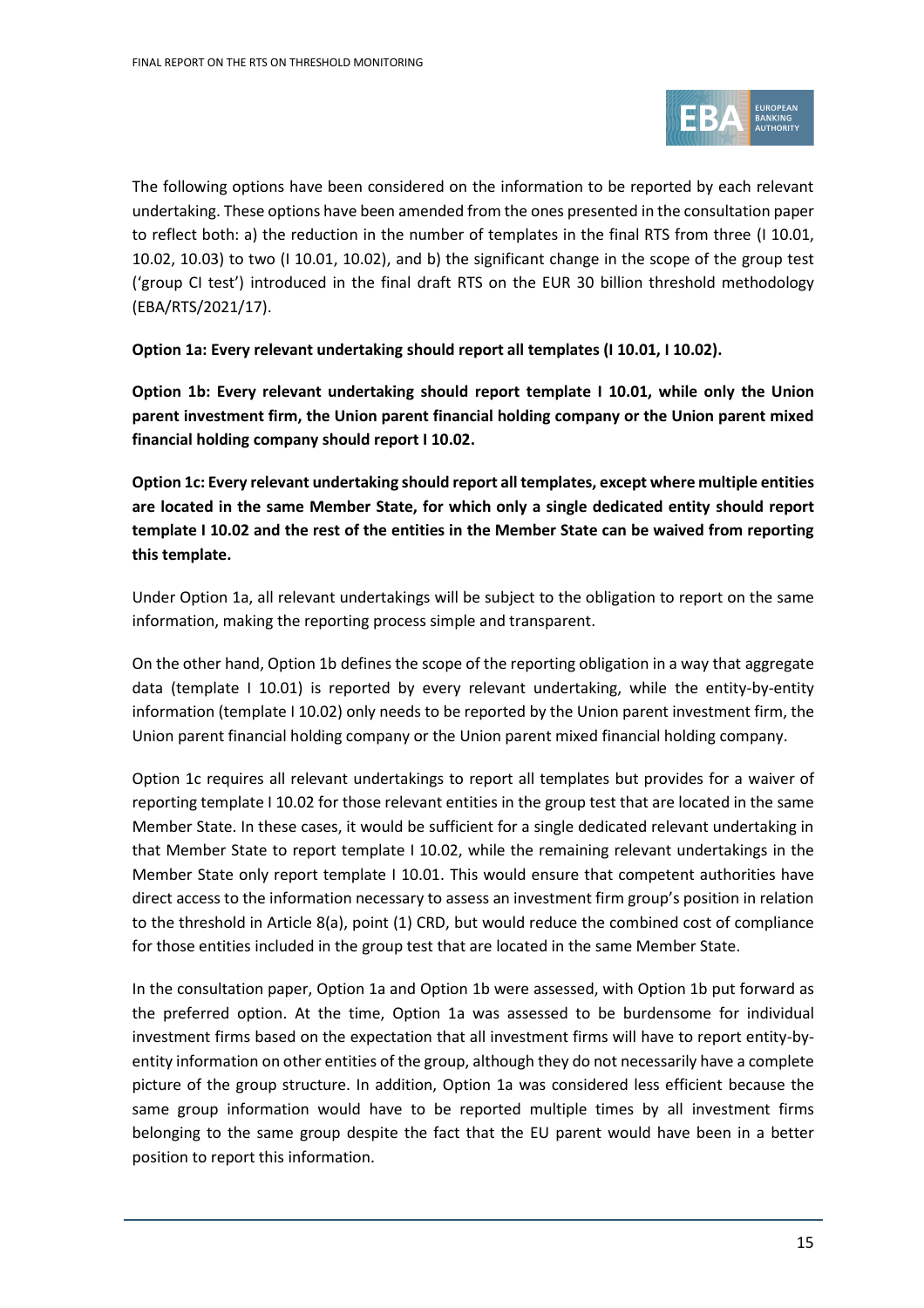

However, the choice of the preferred option was made based on the concepts and methodology defined in the draft RTS developed in accordance with the mandate of Article 8a(6), point (b) CRD (the 'methodology RTS'). After the consultation on the RTS on reporting concluded, the methodology specified in the methodology RTS was significantly changed (see EBA/CP/2021/23 and EBA/RTS/2021/17). Among other things, the revised methodology foresees that the group CI test considers all relevant undertakings of a group (i.e. all entities that carry out any of the activities referred to in points (3) and (6) of Section A of Annex I to Directive 2014/65/EU) that have individual total assets, net of relevant intragroup transactions, of less than EUR 30 billion, irrespective of their geographical location or their position in the group. Thus, the EU parent of a group is not necessarily any longer the ultimate parent of the group whose entities have to be considered in the group test, and therefore not necessarily any longer in the best position to compile and report the group CI test data. It should also be noted that Article 55(2) IFR obliges investment firms belonging to the same group to inform each other of their total assets on a monthly basis, independently from the reporting to the competent authority. Therefore, each and every entity whose total assets have to be considered in the group test should be aware of the position of all other such entities in the group.

To avoid duplications in the reporting of the entity-by-entity data to the same competent authority when it comes to entities belonging to a group located in the same Member State, the EBA has also considered an additional option (Option 1c) following the consultation. This option allows the reporting of the entity-by-entity data (template I 10.02) by a 'designated entity' in a Member State – e.g. the parent entity in that Member State or, in the absence of a clearly identifiable parent (or 'highest ranking') entity, the relevant undertaking with the highest value of total assets at individual level whose assets are included in the group CI test – while all the other relevant undertakings located in that Member State would only need to report the information in template I 10.01. This option was dismissed, because the legal provision identifying the 'designated entity' would be very complex in the light of the need to account for different scenarios regarding the group structure. In addition, it was considered that relevant entities of the group should be able to access all the necessary data in the light of the data exchange requirement mentioned above, so that the additional effort of reporting the data to the competent authority – compared to only obtaining it as required by Article 55 IFR – would be very limited.

#### F. Conclusion

The adoption of new regulation for investment firms in the EU requires reporting requirements for these institutions to be implemented in line with the new obligations. The new requirements are aimed at reducing the burden for investment firms, while making sure that investment firms engaged in activities comparable to those of credit institutions are treated the same way as those credit institutions.

During the development of the new templates, policy choices were made with the aim of ensuring that all relevant and crucial information is captured, but at the same time any unnecessary burden on investment firms is minimised by simplifying the templates wherever possible.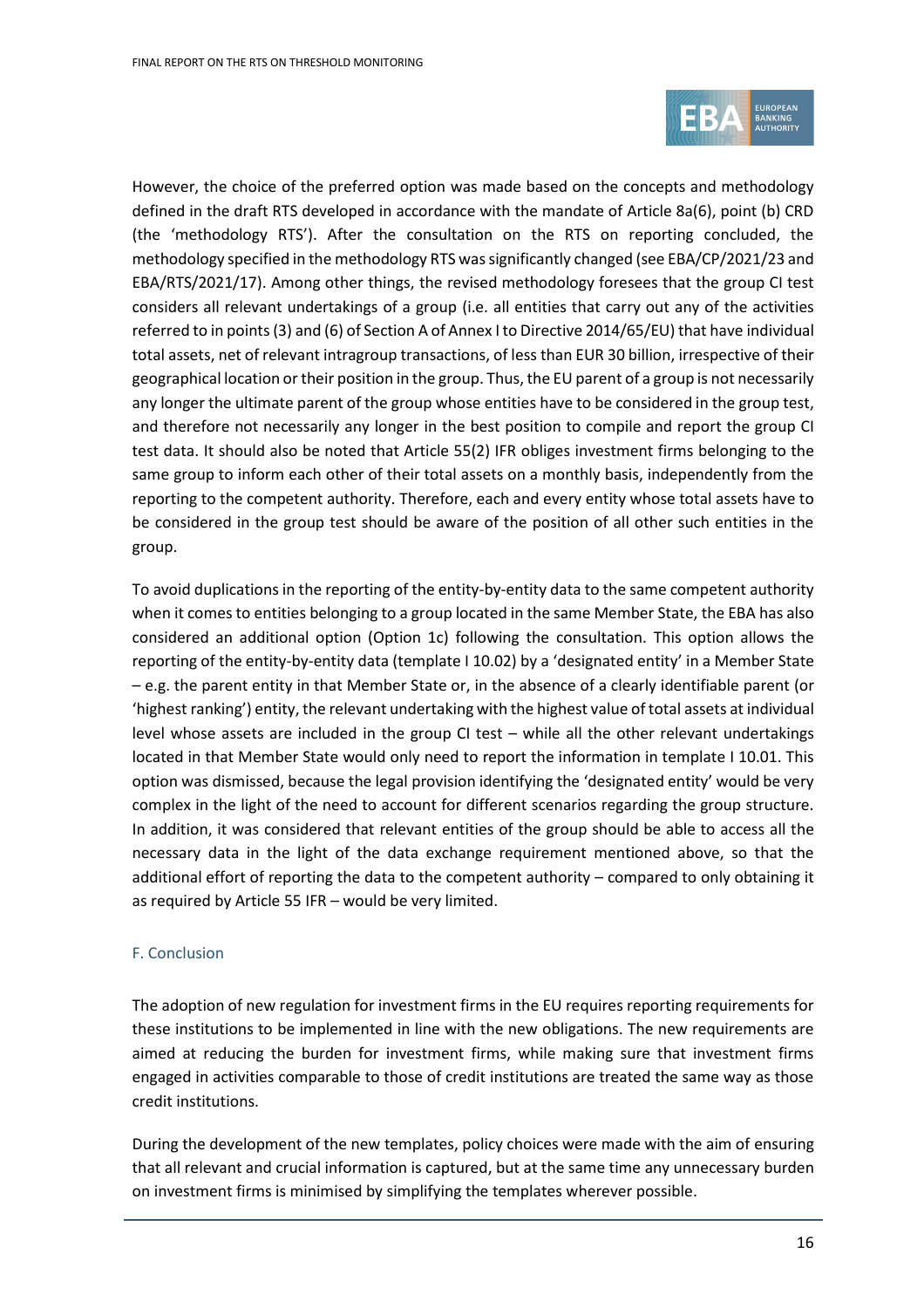

Considering the final methodology prescribed in the methodology RTS, as well as the data exchange requirement stipulated in Article 55(2) IFR, Option 1a is now the preferred option both regarding the reporting of aggregate information (I 10.01) and entity-by-entity-data (I 10.02).

## <span id="page-16-0"></span>4.2 Overview of questions for consultation

**Question 12<sup>6</sup> :** Are the provisions of the RTS, the templates and instructions clear? In those cases where you identify issues, please provide concrete examples or detailed explanations to illustrate your doubt.

 $6$  Numbering based on the EBA/CP/2020/07, which also covered other technical standards besides the RTS on threshold monitoring.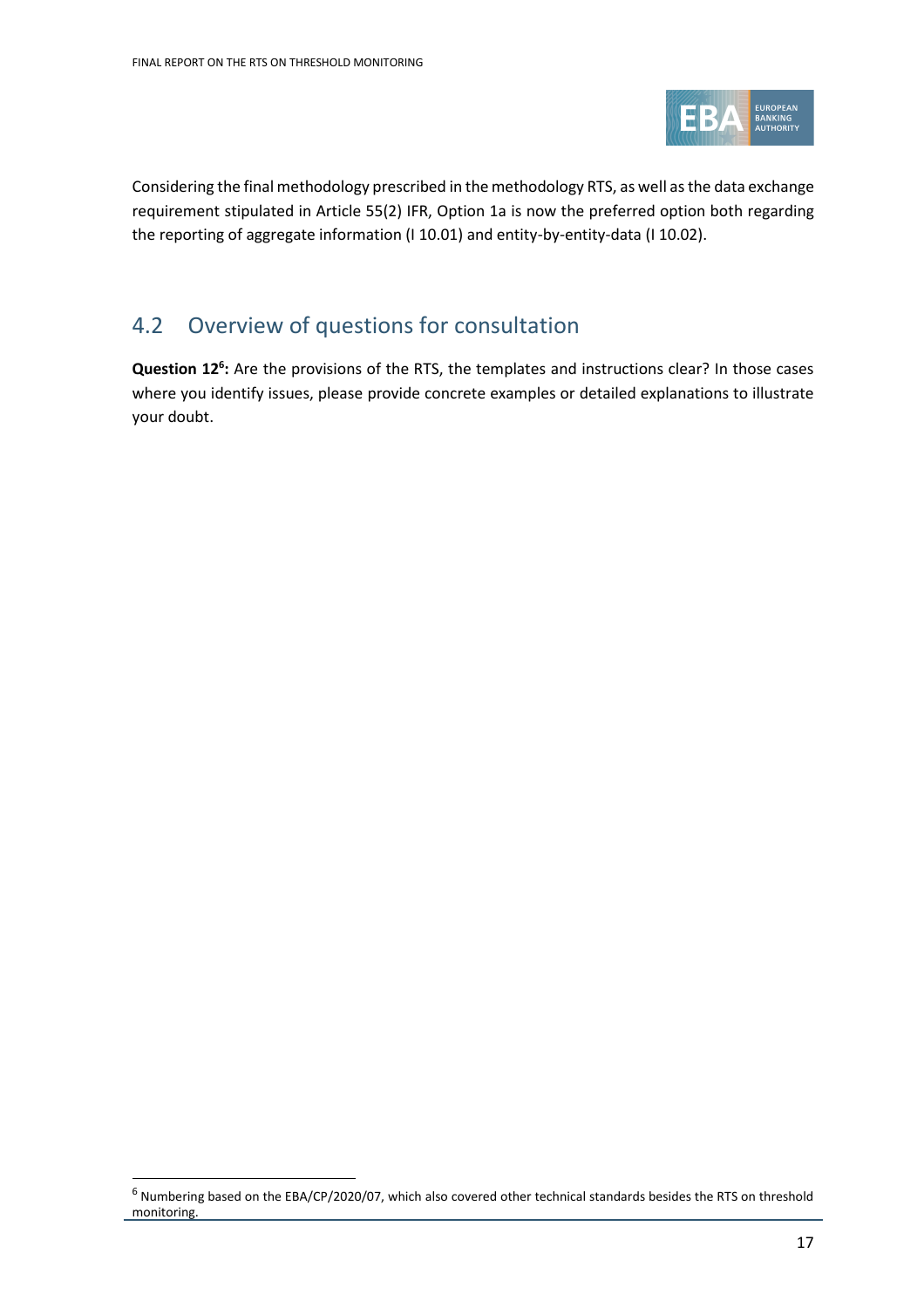

## <span id="page-17-0"></span>4.3 Feedback on the public consultation

The EBA publicly consulted on the draft proposal contained in this paper, in conjunction with proposals on other ITS on disclosures and reporting to be developed based on mandates embedded in the IFR.

The consultation period lasted for three months and ended on 4 September 2020. Twelve responses were received, of which nine were published on the EBA website. However, only five of the responses included comments on the RTS on threshold monitoring presented in this final report.

This paper presents a summary of the key points and other comments arising from the consultation, the analysis and discussion triggered by these comments and the actions taken to address them if deemed necessary.

In many cases several industry bodies made similar comments, or the same body repeated its comments in the response to different questions. In such cases, the comments and EBA analysis are included in the section of this paper where the EBA considers them most appropriate.

Changes to the draft RTS have been incorporated as a result of the responses received during the public consultation.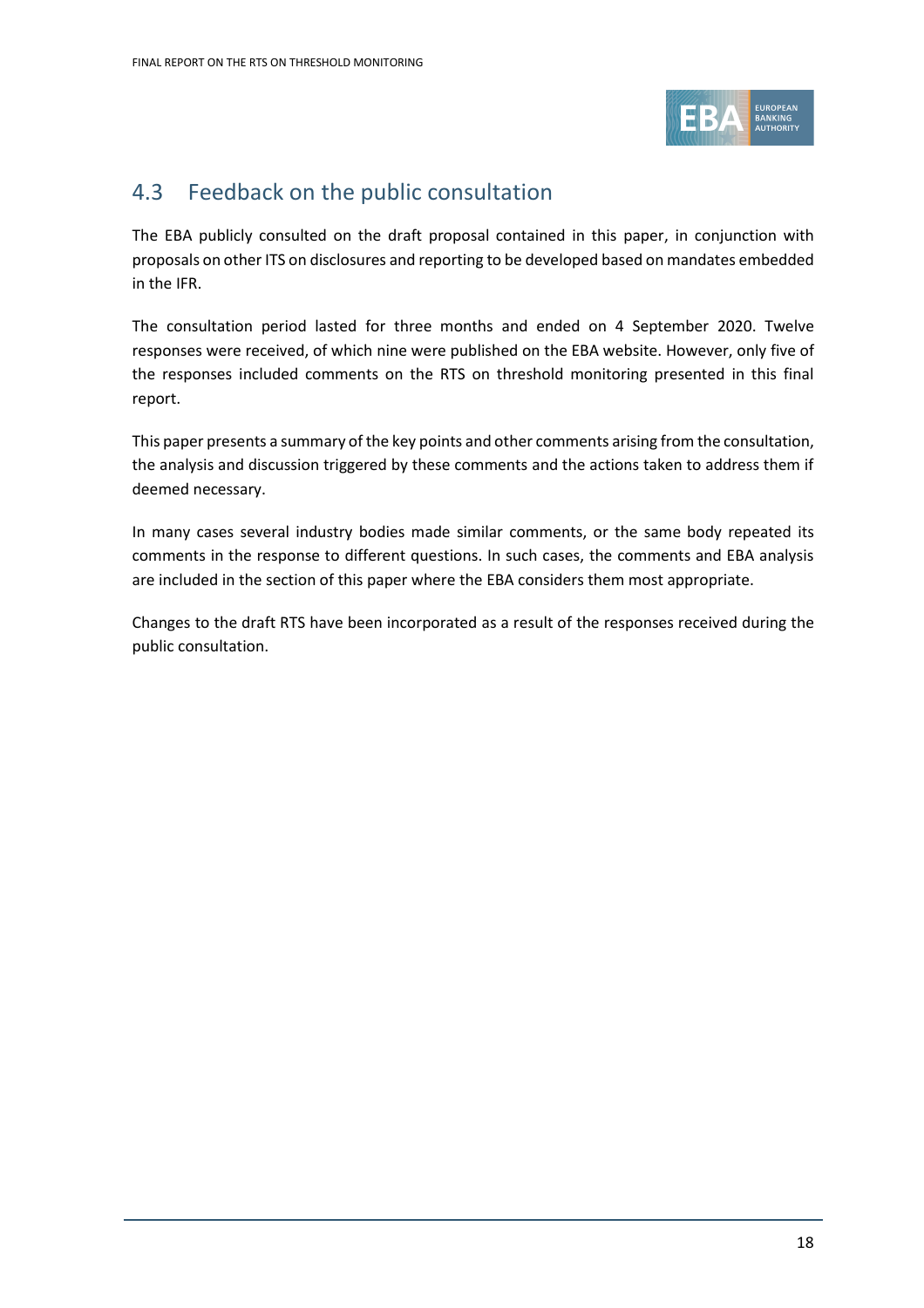

#### **Summary of responses to the consultation and the EBA's analysis**

| <b>Comments</b> | Summary of responses received | <b>EBA analysis</b> | Amendments to<br>the proposals |
|-----------------|-------------------------------|---------------------|--------------------------------|
|                 |                               |                     |                                |

#### **Responses to questions in Consultation Paper EBA/CP/2020/07**

#### Question 12.

Are the provisions of the RTS, the templates and instructions clear? In those cases where you identify issues, please provide concrete examples or detailed explanations to illustrate your doubt.

Scope of application of the requirement to report the different templates

> Two respondents seek confirmation that templates I 10.01, I 10.02 and I 10.03 have to be submitted by the parent entity and only need to be submitted where the total assets (consolidated assets) of the firm or group exceed EUR 5 billion and the firm/group entities carry out any of the activities referred to in points (3) and (6) of Section A of Annex I to Directive 2014/65/EU.

> One respondent seeks a clarification on whether templates I 10.02 and I 10.03 should be filled in by all investment firm groups, or only by those that qualify for the group test.

Following the revision of the methodology RTS, only two templates remain:

- 1 10.01, capturing aggregate data about the reporting entity itself and, where applicable, the group it belongs to;
- I 10.02, capturing entity-by-entity data for all entities included in the group test.

I 10.01 needs to be submitted by all investment firms carrying out any of the activities referred to in points (3) and (6) of Section A of Annex I to Directive 2014/65/EU – but, in accordance with Article 55 IFR, only if either the value of the consolidated assets of the investment firm or, where applicable, the value of the consolidated assets of the group over the previous 12 months as determined in accordance with the methodology RTS is equal to or exceeds EUR 5 billion.

Template I 10.02 needs to be submitted under the same conditions as specified for template I 10.01, plus the additional condition that there must be at least two relevant undertakings, or at least one relevant

Amendments to align with the final draft RTS developed in accordance with the mandate of Article 8a(6), point (b) CRD ('methodology RTS')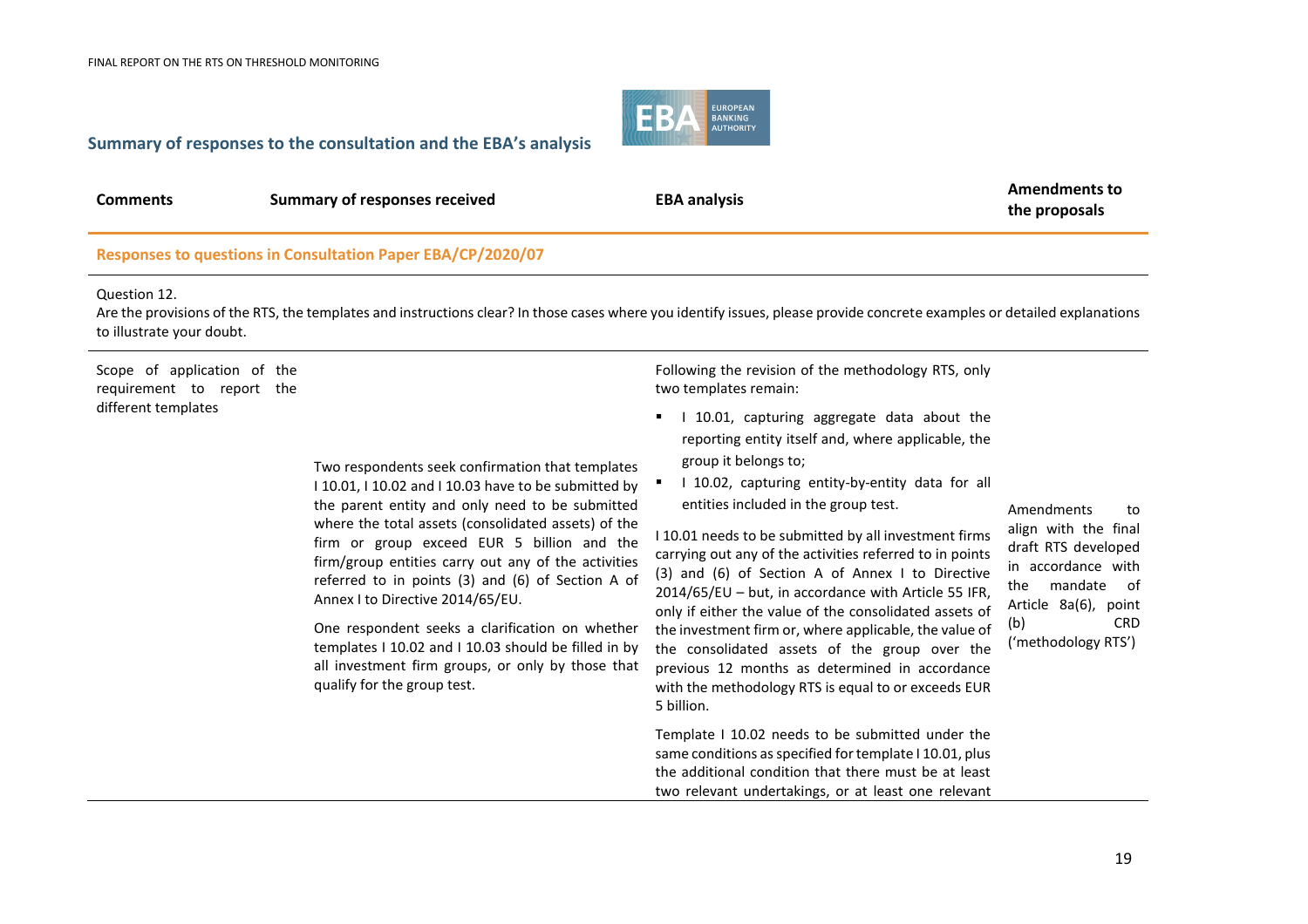

| <b>Comments</b>                                      |     | <b>Summary of responses received</b>                                                                                                                                                                                                                                                                                                                                                                                                                                                                                                                                      | <b>EBA analysis</b>                                                                                                                                                                                                                                                                                                                                    | <b>Amendments to</b><br>the proposals |
|------------------------------------------------------|-----|---------------------------------------------------------------------------------------------------------------------------------------------------------------------------------------------------------------------------------------------------------------------------------------------------------------------------------------------------------------------------------------------------------------------------------------------------------------------------------------------------------------------------------------------------------------------------|--------------------------------------------------------------------------------------------------------------------------------------------------------------------------------------------------------------------------------------------------------------------------------------------------------------------------------------------------------|---------------------------------------|
|                                                      |     |                                                                                                                                                                                                                                                                                                                                                                                                                                                                                                                                                                           | undertaking and one relevant third country branch,<br>whose total assets have to be considered in the group<br>CI test (i.e. there must be at least two relevant<br>undertakings or one relevant undertaking and a<br>relevant third country branch whose total<br>consolidated assets are less than EUR 30 billion each).                             |                                       |
|                                                      |     |                                                                                                                                                                                                                                                                                                                                                                                                                                                                                                                                                                           | In other words, template I 10.02 does not have to be<br>submitted, where                                                                                                                                                                                                                                                                               |                                       |
|                                                      |     |                                                                                                                                                                                                                                                                                                                                                                                                                                                                                                                                                                           | the relevant undertaking is a stand-alone entity,<br>٠<br>i.e. not part of a group; or<br>the relevant undertaking is part of a group, but it<br>٠<br>is the only entity meeting the criteria for being<br>included in the group CI test under Articles 6 and<br>7 of the methodology RTS.                                                             |                                       |
| Level of application of the<br>reporting requirement |     | With regard to both the ITS on reporting developed<br>based on the mandate of Article 54 IFR [not covered<br>by this final report] and the one based on the<br>mandate of Article 55 IFR, one respondent seeks a<br>clarification as to whether all templates need to be<br>reported both on an individual and consolidated<br>basis, or whether there is an option to report only<br>on a group-wide basis in order to reduce the<br>amount of reporting required, arrive at a more<br>proportionate reporting and still deliver a reporting<br>that is fit for purpose. | The classical distinction between individual and<br>consolidated reporting does not apply in the case of<br>these RTS on threshold monitoring, in the light of the<br>specific calculation methodology prescribed in the<br>methodology RTS. Please refer to the previous<br>answer regarding details on the question as to who<br>has to report what. | No amendments<br>needed               |
| for<br>calculating<br><b>Basis</b><br>threshold      | the | Two respondents advocate that the threshold<br>calculation should be based on the same<br>methodology by which the amount of own funds is                                                                                                                                                                                                                                                                                                                                                                                                                                 | This matter is outside the scope of the consultation.                                                                                                                                                                                                                                                                                                  | No amendments<br>needed               |